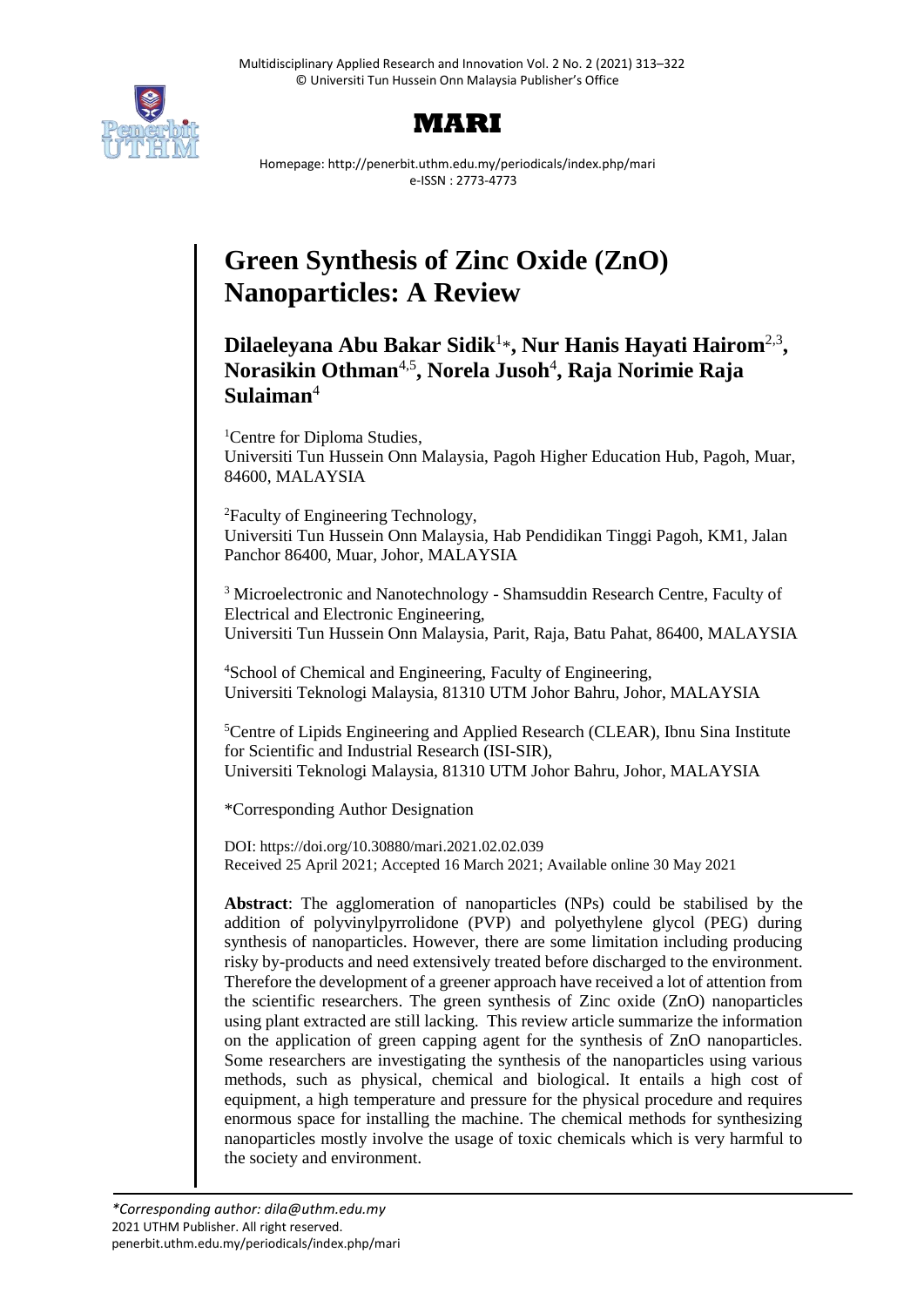#### **Keywords**: Capping Agents, Nanoparticles, Precipitation Methods, Zinc Oxide

#### **1. Introduction**

Nanoparticles define as a particles with a nanoscale dimension containing tiny size particles from 1 to 100 nanometres which able to increase the catalytic reactivity, thermal conductivity and chemical stability such as silver [1], zinc oxide [2], and gold nanoparticles [3]. Zinc Oxide with wurtzite is a semiconductor that has a wide bandgap of 3.3 eV and large excitation binding energy (60 meV), which is larger than the thermal energy at room temperature (meV) [4]. ZnO is used in various applications including as photocatalyst, solar cells, piezoelectric transducers, electroluminescent devices, transparent electrodes, ultraviolet laser diodes, electronic and optoelectronic devices, chemical sensor, laser technology and antibacterial activity [5]. ZnO nanoparticles have well-known as an effective photocatalyst due to several of advantages such as strong excitation binding energy, higher reactivity, surface area, photosensitivity, non-toxic nature and chemical stability [6].

There are several methods that are used in synthesizing nanoparticles such as physical, chemical and biological methods. The physical methods like the ball milling method [7] and Pulse laser ablation [8] are available for synthesizing nanoparticles. The chemical methods also available for the synthesis of metallic nanoparticles such as chemical reduction [9], hydrothermal [10], sonochemical [11], and thermal decomposition [12]. Most of these methods have been employed hazardous reagents during the synthesis of nanoparticles. In view of environmental pollution control and awareness, there is an urgent need to develop an eco-friendly method for the synthesis of nanoparticles.

Recently, the biological method has emerged as an attractive alternative to the traditional methods for synthesizing nanoparticles. Biosynthesis of nanoparticles involves using an environment-friendly chemistry-based such as actinomycetes [13], bacteria [14], fungus [15], plants [16], viruses [17], and yeast [18]. The synthesis of nanoparticles through biological factories provides a safe, non-toxic and environmentally friendly method of synthesizing nanoparticles with a broad range of sizes, shapes, compositions and physicochemical properties [19].

During the synthesizing of nanoparticles, agglomeration might be occurred due to the Van der Waals and Ostwald ripening interactions which leads to the aggregation of the particles. In recent years, the precipitation method has been recognized as the most recommended method as they can provide the simpler route, inexpensive and occur moderately at the most energy-saving condition which is room temperature. Some of the studies that have been carried out by the other researcher are using PVP and PEG as a capping agent in synthesizing nanoparticles but due to hazardous by-product that has been generated and requires extensive treatment before being discharged to the environment, the development of a greener approach is desired to eliminate and minimize environmental problems [20]. In this regard, the synthesis of ZnO nanoparticles from plant extraction as a capping agent is the ultimate solution that approach the significant size of nanoparticles and contributes to their stability. This review article focuses on a summary of information relating to the utilization of green capping agents for synthesising the nanoparticles.

#### **2.0 Body of Literature**

#### 2.1 Zinc Oxide nanoparticles

Zinc oxide nanoparticles (ZnO NPs) are environment friendly, offer easy fabrication, nontoxic, biosafe and biocompatible. Due to these advantages, ZnO NPs have become an ideal candidate for biological applications [21]. Various methods have been explored for the synthesising of ZnO NPs such as the reaction of zinc with alcohol, vapour transport, hydrothermal synthesis and precipitation method [22]. However, these methods suffer from various disadvantages due to the involvement of high temperature, pressure conditions and the use of other chemicals [23]. To reduce the high costs, the usage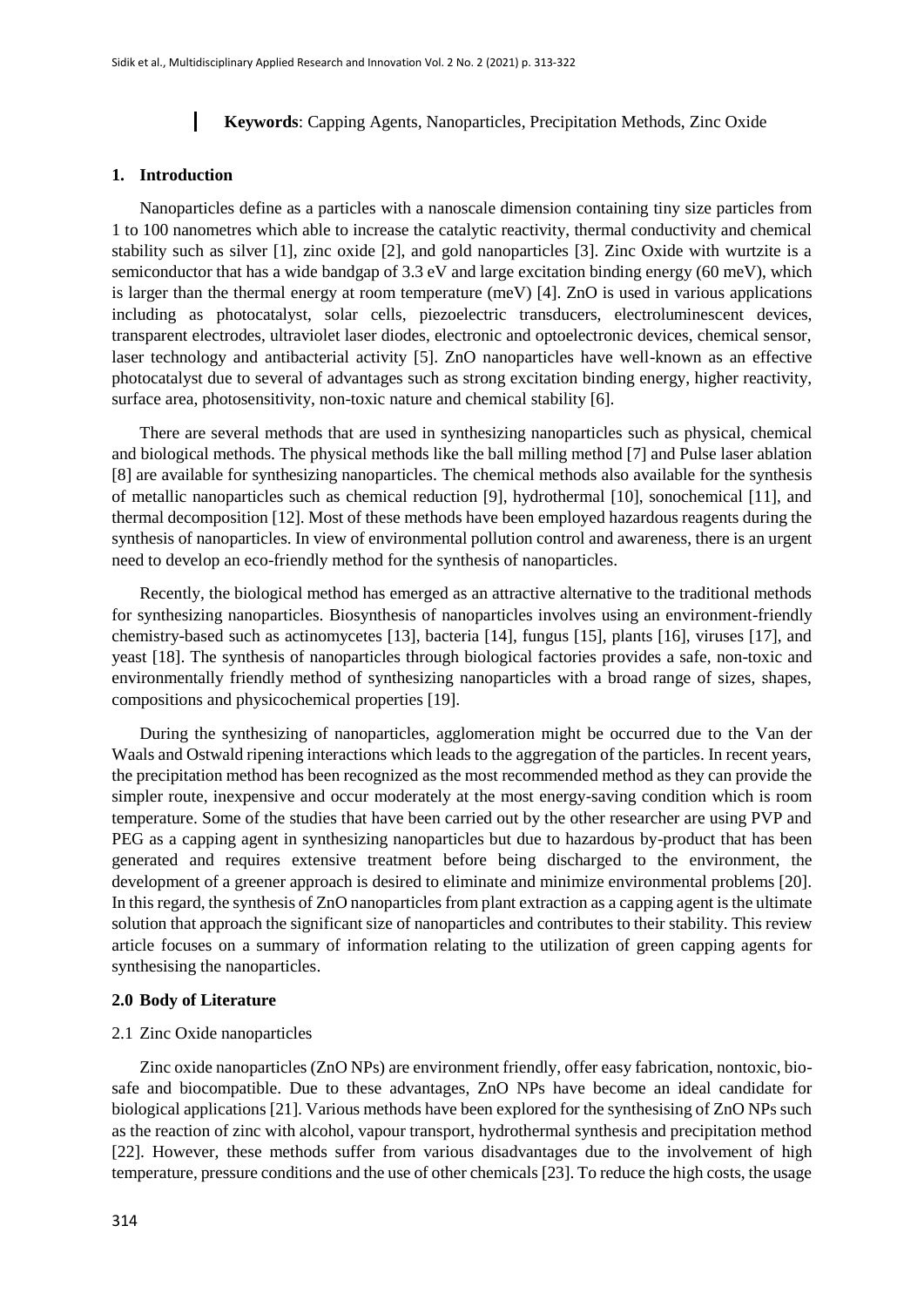of toxic chemicals and harsh conditions for reduction and stabilization of nanoparticles, green synthesis like *Parthenium hysterophorus* [24], *Nephelium lappaceum* [6], and Aloe vera [25] had been explored. A Wide range of the usage of ZnO NPs has been reported including as food packaging [26], application in the cosmetic product (such as sunscreen, lotion and deodorant) [27] and as an ingredient in antibacterial and antifungal creams [28].

#### 2.2 Capping agents

The synthesis of controlled-size metallic and well-defined forms according to the synthesis of metal nanoparticles plays an important role as an influencer in the conformation of the ligand [29]. It had a high potential for better return production and unforeseen selectivity checks. It had a high potential for improved yields and unforeseen selectivity controls as well. Several surfactants and the small ligands, polymers, dendrimers, cyclodextrins and polysaccharides, are used in the various forms of nanoparticles synthesis [30]. Organic ligands changed the metal surface to improve the compatibility with other steps or to incorporate additional functionalities to prevent nanoparticle agglomeration [31].

Capping products in the colloidal synthesis are typically used for avoiding the overgrowth and aggregation of nanoparticles and for precisely regulating the structural features of the resulting nanoparticles. Therefore, capping agents act as a physical obstacle in restricting free access to catalytic nanoparticles by reactants while at the same time promoting the catalytic efficacy of nanocrystals [32]. Referred to Dutta et al., [33] electrostatic force or by using capping agents such as polymers and other macromolecules can prevent the metallic nanoparticle from agglomeration. Therefore capping agent can be used to control the shapes of semiconductor crystals in surface engineering.

#### 2.3 Polymers as capping agents

The synthesis of any product that affects the size, structure, morphology, and optical properties of the product may be significant with capturing agents. Guo et al. [34] declare that the capping agents of highly monodispersed nanoparticles of zinc PVP can act as the capping agents. Many of the properties of the zinc nanoparticles can also be optimized with the molar ratio of Zn (II) and PVP simply changing. Some researchers have tested additional capping agents such as PEG, dodecyl benzene sulfonate (DBS) and ethylene diamine tetra acetic acid (EDTA) [35]. The PVP ZnO NPs are usually well balanced as uncapped nanoparticles concerning morphology and structure. According to Singh et al., [36] the study state that synthesis of ZnO NPs by using different capping agents has shown different size and other ZnO properties.

Guo et al. [35] reported that the size distribution and structure of ZnO NPs can be stabilised using PVP. Where PVP play as capping molecules that affected the nucleation and accretion kinetics. Then the large particle growth slows down while the small particles grow the same during synthesis of ZnO nanoparticles. Therefore, it is essential to modify the surface of the nanoparticles using polymer surface molecules or other materials which can enhance the dispersion stability of nanoparticles in aqueous media or polymer matrices due to a strong repulsion between nanoparticles which is generated by modifiers [37].

#### 2.4 Microorganism as capping agents

Hulkoti and Taranath [38] have been reported some microorganisms in the biosynthesis by intracellular, and extracellular, metallic compounds, such as silver, gold, platinum, zirconium, palladium, iron cadmium and metal oxides. In the transformation of metallic ions into nanoparticles, the microorganisms play an important role. Besides, Nicotinamide adenine dinucleotide hydrogen (NADH) relies on the enzyme nitrate reductase. They claimed, however, that the microorganisms are acceptable capsules and able to give particle stability by preventing agglomeration and growth. Afterward, the microorganism has shown that the biosynthesis of nanoparticles is broad, as its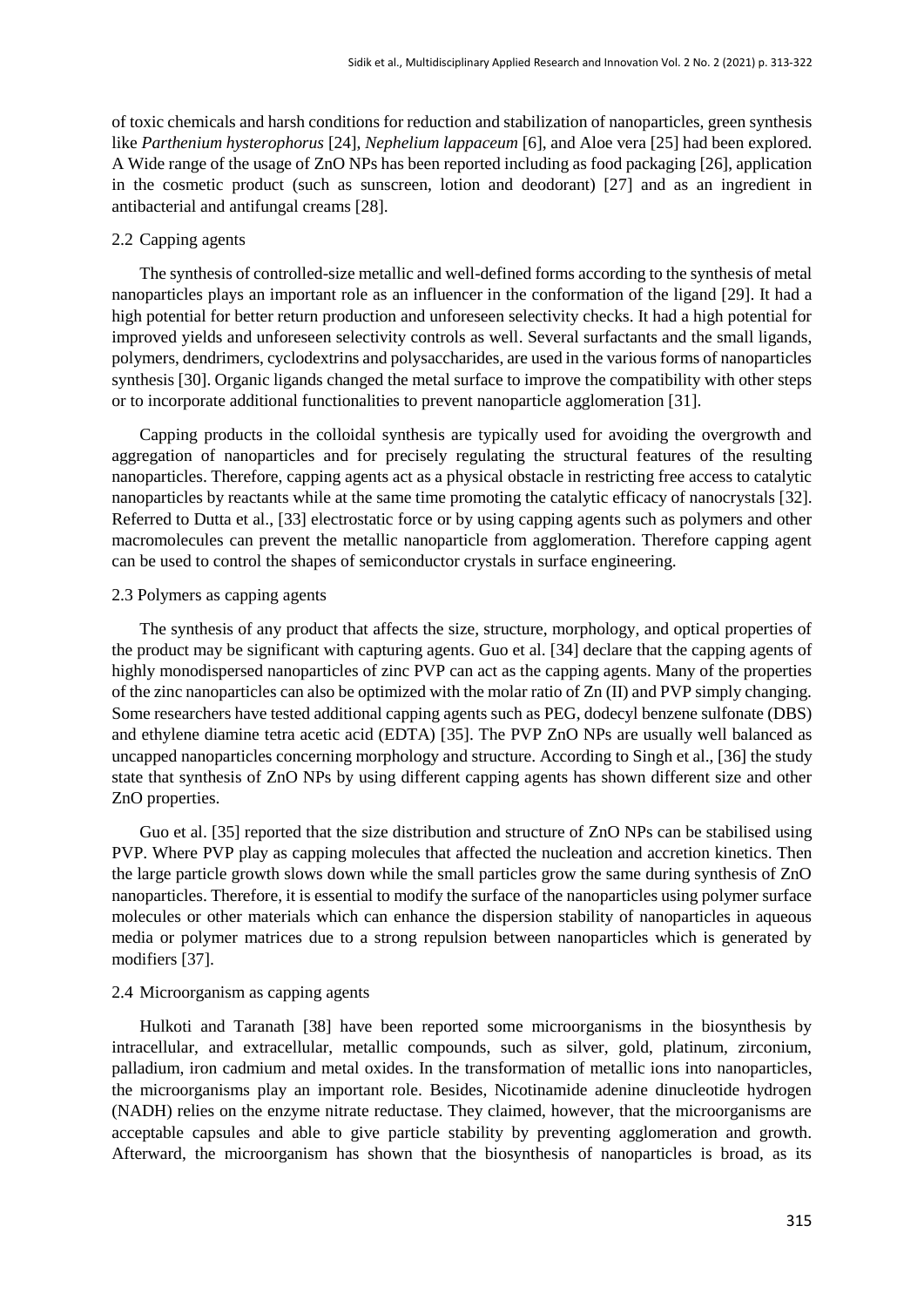implementation is healthy and ecosystem friendly. Various species used to use bio-synthesis including bacteria, yeast, actinomycetes, and fungi [39].

The microorganism's cell wall functions as an essential part of the intracellular synthesis of the nanoparticles. The mechanism, therefore, involves electro-static interaction between the positive metal ion charge and the negative cell wall charge. They were used for intracellular synthesis of nanoparticles to explain that the trapping, bio-reduction, and coping mechanisms are involved. The fungal cell surface interacts electrostatically with the metal ions and traps the ions by secreting an enzyme to reduce the metal nanoparticles' metal ions. To help the bioreduction of metal ions and nanoparticle synthesis, fungi secreted the nitrate reductase enzyme [40]. Finally, the ion reduction and silver nanoparticles formation are caused by the reductase enzyme.

#### 2.5 Green Capping agents

Biosynthesis of nanoparticles provides new avenues for synthesizing nanoparticles using plants and microorganisms. This is considered an eco-friendly, simple, cost-effective, biocompatible and safe method. Many researchers have embarked on the subject of synthesising metal nanoparticles from various plant extracts to facilitate the size of the nanoparticles.

| Type of plant   | Size (nm)    | Shape       | Common name   | Part taken | Ref    |
|-----------------|--------------|-------------|---------------|------------|--------|
|                 |              |             |               | for        |        |
|                 |              |             |               | extraction |        |
| Parthenium      | 16-45 (TEM)  | Spherical,  | Weed          | Leaf       | $[24]$ |
| hysterophorus   |              | cylindrical |               |            |        |
| Nephelium       | 25.67(XRD)   | Spherical   | Rambutan      | Fruit peel | [6]    |
| lappaceum       | 30-40 (TEM)  |             |               |            |        |
| P. Caerulea     | 2-200 (SEM)  | Spherical   | Bluecrown     | Leaf       | $[41]$ |
|                 |              |             | passionflower |            |        |
| Sesbania        | 43.09 (TEM)  | Spherical   | Hummingbird   | Leaf       | $[42]$ |
| grandiflora     |              |             | tree          |            |        |
| Trifolium       | 100-900      | Spherical   | Red clover    | Flower     | $[43]$ |
| pratense        | (SEM)        |             |               |            |        |
| Aloe vera       | 18000-618000 | Rod         |               | Leaf       | $[25]$ |
|                 | (SEM)        |             |               |            |        |
| Plectranthus    | 38.18 (SEM)  | Spherical   | Cuban oregano | Leaves     | $[44]$ |
| Amboinicus      |              |             |               |            |        |
| Corymbia        | 20-120 (TEM) | Polyhedron  | Lemon-scented | Leaf       | $[45]$ |
| citriodora      |              |             | gum           |            |        |
| Punica          | 32.98-81.94  | Hexagonal   | Pomegranate   | Fruit peel | $[46]$ |
| granatum        | (TEM)        |             |               |            |        |
| Euphorbia       | 5-17 (TEM)   | Spherical   | Pine spurge   | Leaf       | $[47]$ |
| prolifera       |              |             |               |            |        |
| Pisonia grandis | 50.95 (XRD)  | Hexagonal,  | Cabbage tree  | Leaf       | $[48]$ |
|                 |              | spherical   |               |            |        |
| Albizia lebbeck | 66.25 (XRD)  | Spherical   | Flea tree     | Stem bark  | $[49]$ |

#### **Table 1: Plant mediated synthesis of ZnO**

**Table 1** indicated various types of the plant used for synthesized ZnO nanoparticles from the previous study. From Table 1, the smallest size for plant-mediated synthesis of ZnO is *Euphorbia prolifera* also known as pine spurge. The size of this plant is 5-17 nm using TEM. When the size is smaller, this causes the total area for the reaction to increase. The shape of *Euphorbia prolifera* is spherical. The part taken for extraction for the Pine spurge is the leaf.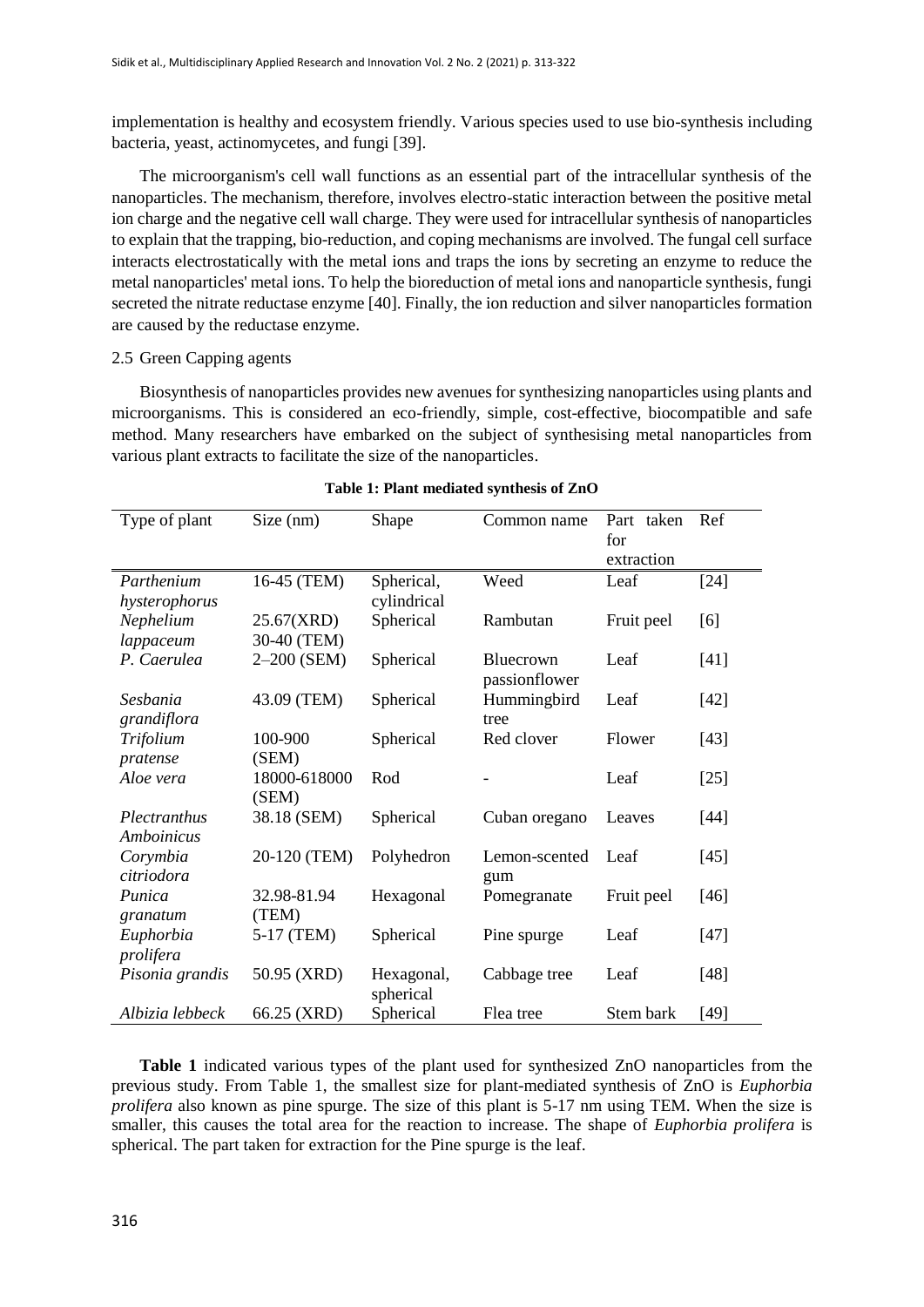*Euphorbia prolifera* can act as a reduction and stabilization agent without the use of any harmful reduction or surfactant due to the bio-constituent such as phenolic and flavonoid compound in the extracted leaf. Eco-friendliness and compatibility for biomedical and pharmaceutical applications offer enormous benefits from environmentally benign plant material. The flavonoid and other extract phenolic were not only responsible for the reduced size of nanoparticles but also functioned as capping ligands to the surfaces of the nanoparticles.

| Plant                   | Variables/parameter                                                                                             | Results                                                                                                                                                                                                                                        | Ref    |
|-------------------------|-----------------------------------------------------------------------------------------------------------------|------------------------------------------------------------------------------------------------------------------------------------------------------------------------------------------------------------------------------------------------|--------|
| Catharanthus<br>roseus  | $pH(8-14)$<br>Temperature(30-90 °C)<br>Reaction Time (0.5-4 h)                                                  | It is suggested at pH 12, $T=$<br>$30^{\circ}C_{o}$ , conc metal=0.01 M and<br>reaction time $=2$ h zinc dehydrate                                                                                                                             | [50]   |
|                         | Concentration<br>metal<br>ion<br>$(0.0025 - 0.01 M)$                                                            | convert to ZnO NPs.                                                                                                                                                                                                                            |        |
| Sesbania<br>grandiflora | Temperature (60-400 $\degree$ C)<br>Concentration metal ion                                                     | UV/VIS: The bulk ZnO appeared<br>at 385 nm.                                                                                                                                                                                                    | [42]   |
|                         | Reaction time $(0.25 - 3 h)$                                                                                    | Temperature:<br>400<br>$\rm ^{o}C$<br>(for<br>calcination to remove completely<br>water and high crystallinity.                                                                                                                                |        |
| Trifolium<br>pretense   | Reaction time (1 h)<br>Temperature( $30^{\circ}$ C-90 $^{\circ}$ C)<br>Concentration metal ion (0.5 M)          | UV/VIS: The absorption edge<br>shifts to the lower wavelength.<br>Size of ZnO NPs is decrease /<br>SEM: use EDS techniques to gain<br>more insight of nanoparticles.                                                                           | $[43]$ |
| Punica<br>granatum      | Reaction Time $(0.25-2 h)$<br>Concentration metal ion (0.001)<br>M)<br>Temperature (60 °C-80 °C)                | UV/VIS: Peak at range of 420 nm<br>raised because of oscillation of<br>more electrons after 5 hr./ SEM:<br>Show the presence of carbon that<br>involve in plant phytochemical<br>groups in reduction and capping<br>of the synthesized ZnO NPs | [41]   |
| Nephelium<br>lappaceum  | Concentration metal ion (0.1 M)<br>Reaction time(0 h)<br>Temperature( $80^{\circ}$ C-450 $^{\circ}$ C)          | SEM: Homogenous particle size<br>of the photocatalyst (essential<br>parameter to improve efficiency<br>photocatalytic<br>reaction)./<br>in<br>UV/VIS : positioned around 373<br>nm                                                             | [6]    |
| Pisonia grandis         | Concentration metal ion $(0.1 M)$<br>Reaction time $(0.1-8 h)$<br>Temperature( $80^{\circ}$ C-400 $^{\circ}$ C) | SEM: surface morphology of<br>granules<br>monodispersive<br>and<br>clusters.<br>XRD patern: crystal planes of<br>Hexagonal phase of ZNO.                                                                                                       | $[48]$ |

#### **Table 2: Different parameters used of synthesis ZnO nanoparticles**

**Table 2** indicate the different parameters used in synthesising ZnO NPs using the extracted plant. The plant with the best result is *Punica granatum* due to the properties of the plant has the fastest reaction time which is 0.25-2 h. The concentration metal ion is 0.001 M which is the fastest concentration. Based on the SEM results, it shows the presence of carbon that involve in plant phytochemical groups in the reduction and capping of the synthesized ZnO NPs.

*P. granatum F.* peel extract was successfully used during the synthesis process to produce ZnO NPs by acting as a reduction and stabilisation agent. *P. granatum F*.Peel extract contains an abundance of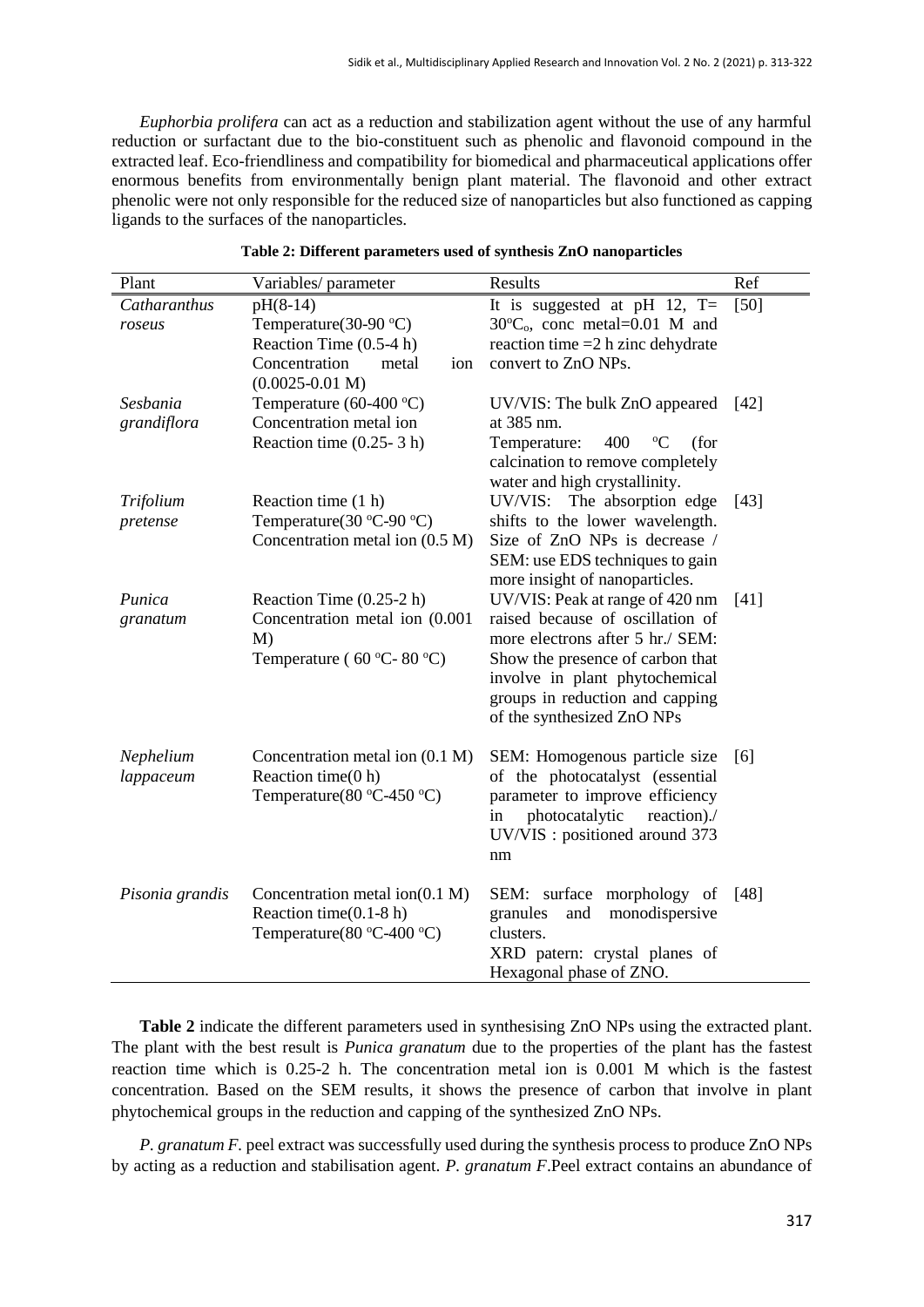phytochemical compounds that play a major role in reducing and stabilizing the ZnO NPs yield. *Punicalagin* and gallic acid make up about 73 percent of P among all these compounds *Punica granatum* fruit (*P. granatum F*.) or grenade pomegranate was described as a power fruit, well known for its therapeutic excellence [46]. Consumers benefit from the properties and health benefits. *P. F. granatum* Peel accounts for around one-third of the fruit and remains a by-product after consumption. Due to their availability and cost-effectiveness, the use of these fruit agro-wastes has gained considerable attention in recent years. *P. F. granatum* Peel was well-recognized for containing an extraordinarily high number of phenolic compounds as natural antioxidant sources. As reported earlier, some of the major phenolic compounds identified in grenade peels include punicalagine, gallic acid,s. ellagic acid, chlorogenic acid, caffeic acid, punicaline, apigenine, quercetin, pelargonidine, cyanidine, granatin A, and B. These compounds are concentrated primarily in the *P. granatum* peel portion and have been shown to assist in the green synthesis of a wide range of different NPs [46].

| Type<br>of<br>nanoparticles | Size (nm) | Shape          | Type<br>Cymbopogon | οf | Part of taken for<br>extraction | Ref    |
|-----------------------------|-----------|----------------|--------------------|----|---------------------------------|--------|
| Silver                      | $10-33$   | Spherical      | Citratus           |    | Leaf                            | $[51]$ |
| nanoparticle                | (TEM)     |                |                    |    |                                 |        |
| Gold                        | $20 - 50$ | Spherical,     | Citratus           |    | Leaf                            | $[3]$  |
| nanoparticle                | (TEM)     | triangular,    |                    |    |                                 |        |
|                             |           | hexagonal, rod |                    |    |                                 |        |
|                             |           | shape          |                    |    |                                 |        |
| Silver                      | 41 (XRD)  | Spherical      | Citronella         |    | Leaf                            | $[52]$ |
| nanoparticle                |           |                |                    |    |                                 |        |
| Silver                      | 16.72     | Spherical      | <i>Nardus</i>      |    | Leaf                            | $[53]$ |
| nanoparticle                | (XRD)     |                |                    |    |                                 |        |
|                             | 10 (TEM)  |                |                    |    |                                 |        |

**Table 3: Green synthesis metal nanoparticles by using** *Cymbopogon*

**Table 3** shows the green synthesis of metal oxide nanoparticles from *Cymbopogon Nardus* and *Citratus*leaf extracted. The green synthesis of silver nanoparticles by using *Cymbopogon Nardus* shows that smaller size (10 nm) might provide larger surface area for the photocatalytic degradation application. The leaves extract was prepared using a direct electrochemical in situ method that operated under a mild condition. The average particle size, from diffraction patterns was calculated to be 16 and 29 nm for calcinated Ag / extract and uncalcinated Ag / extract, respectively. TEM image Proven that nanoparticles with less agglomeration are well dispersed with Ag / extract calcinates. The photocatalytic performance of the green synthesized Ag under visible light showed its increased activity against the organic dye methylene blue [53]. It was also observed that the calcination process has resulted in the highest percentage degradation of Blue methylene. This metal preparation method, directly in situ, is believed to contribute to the new path in controlling organic pollutants.

#### **3. Conclusion**

Nature has elegant and ingenious ways of creating the most efficient miniaturized functional materials. Increasing awareness towards green chemistry and the use of the green route for synthesis of metal nanoparticles lead to a desire to develop environment-friendly techniques. Synthesis of zinc oxide nanoparticles by using a green capping agent which is *Cymbopogon Nardus* extracted via precipitation method has been studied by other researchers for years. Green capping agents such as plants can act as both stabilizing and reducing agents for the synthesis of shape and size-controlled nanoparticles. In synthesis of zinc oxide nanoparticles, it has been indicated as a good green synthesis of metallic nanoparticles by using plants because of the practical way of experimental, eco-friendly, protect the environment and lead to lesser waste.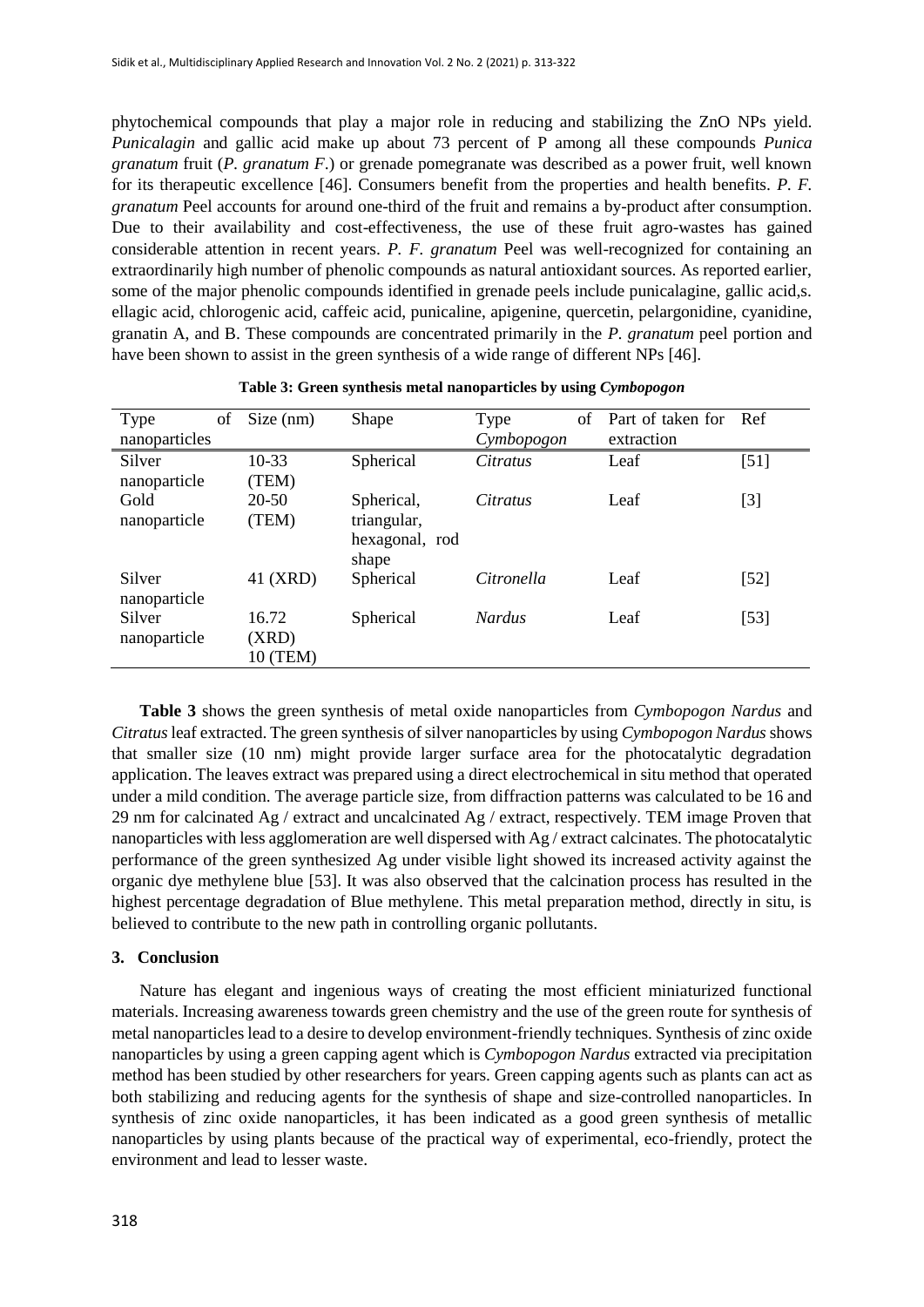### **Acknowledgement**

This research was made possible by funding from research grant number K259 provided by the Ministry of Higher Education, Malaysia. The authors would also like to thank the Centre for Diploma Studies, Universiti Tun Hussein Onn Malaysia for its support.

## **References**

- [1] S. Ojha, A. Sett, and U. Bora, "Green synthesis of silver nanoparticles by Ricinus communis var. carmencita leaf extract and its antibacterial study," Adv. Nat. Sci. Nanosci. Nanotechnol., vol. 8, no. 3, p. aa724b, 2017.
- [2] P. Jamdagni, P. Khatri, and J. S. Rana, "Green synthesis of zinc oxide nanoparticles using flower extract of Nyctanthes arbor-tristis and their antifungal activity," J. King Saud Univ. - Sci., 2018.
- [3] K. Murugan et al., "Cymbopogon citratus-synthesized gold nanoparticles boost the predation efficiency of copepod Mesocyclops aspericornis against malaria and dengue mosquitoes," Exp. Parasitol., vol. 153, pp. 129–138, 2015.
- [4] D. Suresh, P. C. Nethravathi, Udayabhanu, H. Rajanaika, H. Nagabhushana, and S. C. Sharma, "Green synthesis of multifunctional zinc oxide (ZnO) nanoparticles using Cassia fistula plant extract and their photodegradative, antioxidant and antibacterial activities," Mater. Sci. Semicond. Process, 2015.
- [5] M. Anbuvannan, M. Ramesh, G. Viruthagiri, N. Shanmugam, and N. Kannadasan, "Anisochilus carnosus leaf extract mediated synthesis of zinc oxide nanoparticles for antibacterial and photocatalytic activities," Mater. Sci. Semicond. Process, 2015.
- [6] T. Karnan and S. A. S. Selvakumar, Biosynthesis of ZnO nanoparticles using rambutan (Nephelium lappaceumL.) peel extract and their photocatalytic activity on methyl orange dye, vol. 1125. Elsevier Ltd, 2016.
- [7] R. Zhang, C. A. Tao, R. Chen, L. Wu, X. Zou, and J. Wang, "Ultrafast synthesis of Ni-MOF in one minute by ball milling," Nanomaterials, 2018.
- [8] J. Chrzanowska et al., "Synthesis of carbon nanotubes by the laser ablation method: Effect of laser wavelength," Phys. Status Solidi Basic Res., 2015.
- [9] C. Daruich De Souza, B. Ribeiro Nogueira, and M. E. C. M. Rostelato, "Review of the methodologies used in the synthesis gold nanoparticles by chemical reduction," Journal of Alloys and Compounds. 2019.
- [10] P. Tippayawat, N. Phromviyo, P. Boueroy, and A. Chompoosor, "Green synthesis of silver nanoparticles in aloe vera plant extract prepared by a hydrothermal method and their synergistic antibacterial activity," PeerJ, 2016.
- [11] M. B. Muradov et al., "Synthesis and characterization of cobalt sulfide nanoparticles by sonochemical method," Infrared Phys. Technol., 2018.
- [12] S. Navaladian, B. Viswanathan, R. P. Viswanath, and T. K. Varadarajan, "Thermal decomposition as route for silver nanoparticles," Nanoscale Res. Lett., 2007.
- [13] P. Mukherjee et al., "Bioreduction of AuCl4− Ions by the Fungus, Verticillium sp. and Surface Trapping of the Gold Nanoparticles Formed D.M. and S.S. thank the Council of Scientific and Industrial Research (CSIR), Government of India, for financial assistance.," Angew. Chemie Int. Ed., vol. 40, no. 19, p. 3585, 2001.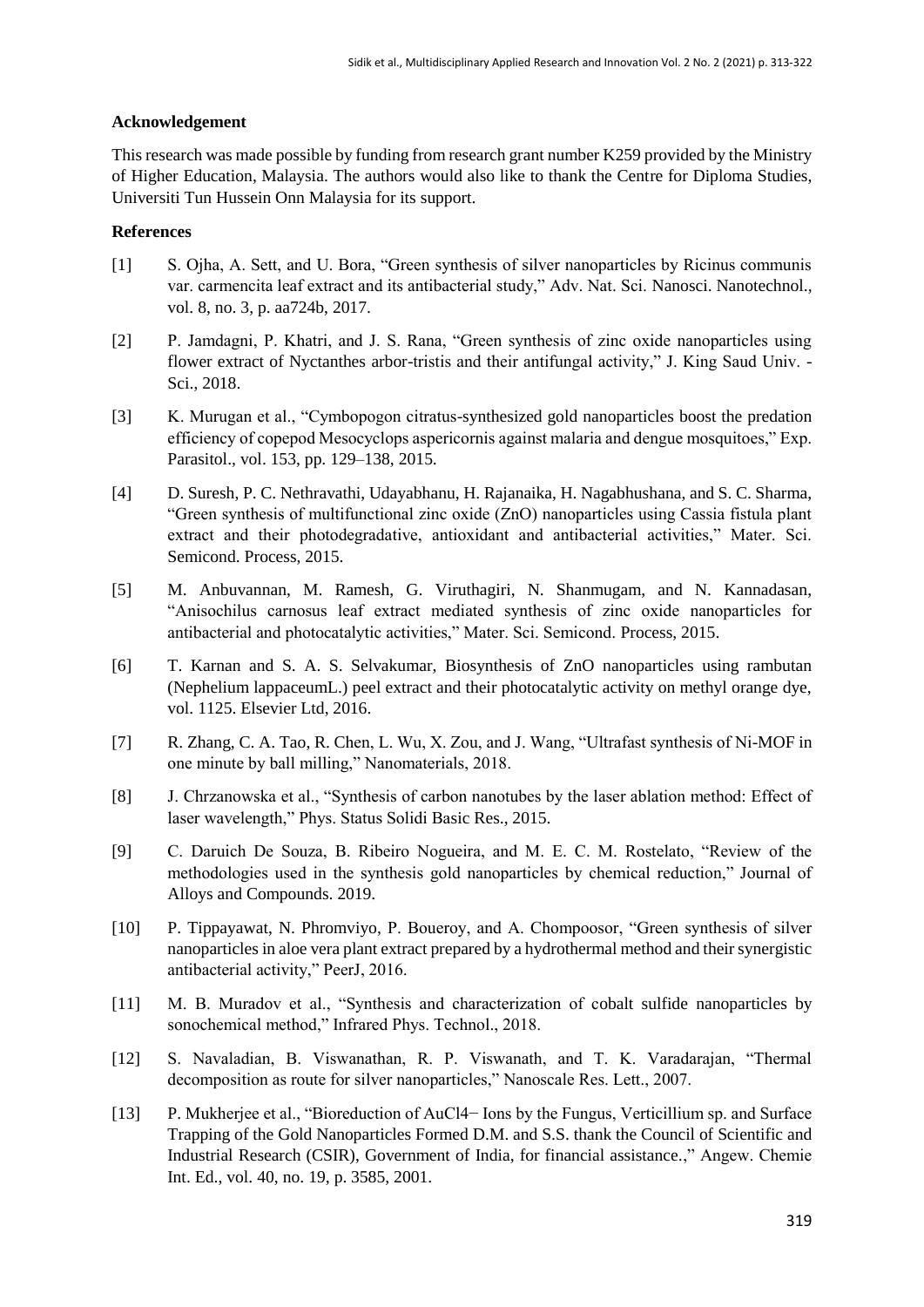- [14] Y. Roh et al., "Microbial synthesis and the characterization of metal-substituted magnetites," Solid State Communications. 2001.
- [15] T. Klaus-Joerger, R. Joerger, E. Olsson, and C. G. Granqvist, "Bacteria as workers in the living factory: Metal-accumulating bacteria and their potential for materials science," Trends in Biotechnology. 2001.
- [16] A. Ahmad, S. Senapati, M. I. Khan, R. Kumar, and M. Sastry, "Extra-/Intracellular Biosynthesis of Gold Nanoparticles by an Alkalotolerant Fungus, <I>Trichothecium</I> sp.," J. Biomed. Nanotechnol., 2006.
- [17] D. Philip, "Green synthesis of gold and silver nanoparticles using Hibiscus rosa sinensis," Phys. E Low-Dimensional Syst. Nanostructures, 2010.
- [18] M. K. Lam and K. T. Lee, "Renewable and sustainable bioenergies production from palm oil mill effluent (POME): Win-win strategies toward better environmental protection," Biotechnol. Adv., vol. 29, no. 1, pp. 124–141, 2011.
- [19] M. Kowshik et al., "Extracellular synthesis of silver nanoparticles by a silver-tolerant yeast strain MKY3," Nanotechnology, 2003.
- [20] A. L. Desa et al., "A comparative study of ZnO-PVP and ZnO-PEG nanoparticles activity in membrane photocatalytic reactor (MPR) for industrial dye wastewater treatment under different membranes," J. Environ. Chem. Eng., 2019.
- [21] S. A. Ansari, M. M. Khan, M. O. Ansari, J. Lee, and M. H. Cho, "Biogenic Synthesis, Photocatalytic, and Photoelectrochemical Performance of Ag − ZnO Nanocomposite," 2013.
- [22] L. An, J. Wang, T. Zhang, H. Yang, and Z. Sun, "Synthesis of ZnO nanoparticles by direct precipitation method," Adv. Mater. Res., vol. 380, no. 3, pp. 335–338, 2012.
- [23] S. Sabir, M. Arshad, and S. K. Chaudhari, "Zinc oxide nanoparticles for revolutionizing agriculture: Synthesis and applications," Sci. World J., vol. 2014, 2014.
- [24] A. Datta, C. Patra, H. Bharadwaj, S. Kaur, N. Dimri, and R. Khajuria, "Green Synthesis of Zinc Oxide Nanoparticles Using Parthenium hysterophorus Leaf Extract and Evaluation of their Antibacterial Properties," J. Biotechnol. Biomater., vol. 07, no. 03, pp. 3–7, 2017.
- [25] A. Ayeshamariam et al., "Biosynthesis of (ZnO-aloe vera) nanocomposites and antibacterial/antifungal studies," Int. J. Nanoelectron. Mater., 2016.
- [26] P. J. P. Espitia, N. de F. F. Soares, J. S. dos R. Coimbra, N. J. de Andrade, R. S. Cruz, and E. A. A. Medeiros, "Zinc Oxide Nanoparticles: Synthesis, Antimicrobial Activity and Food Packaging Applications," Food and Bioprocess Technology. 2012.
- [27] D. Sharma, M. I. Sabela, S. Kanchi, K. Bisetty, A. A. Skelton, and B. Honarparvar, "Green synthesis, characterization and electrochemical sensing of silymarin by ZnO nanoparticles: Experimental and DFT studies," J. Electroanal. Chem., vol. 808, no. November 2017, pp. 160– 172, 2018.
- [28] A. Husen and K. S. Siddiqi, "Plants and microbes assisted selenium nanoparticles: Characterization and application," Journal of Nanobiotechnology. 2014.
- [29] S. Campisi, M. Schiavoni, C. E. Chan-Thaw, and A. Villa, "Untangling the role of the capping agent in nanocatalysis: Recent advances and perspectives," Catalysts, vol. 6, no. 12, pp. 1–21, 2016.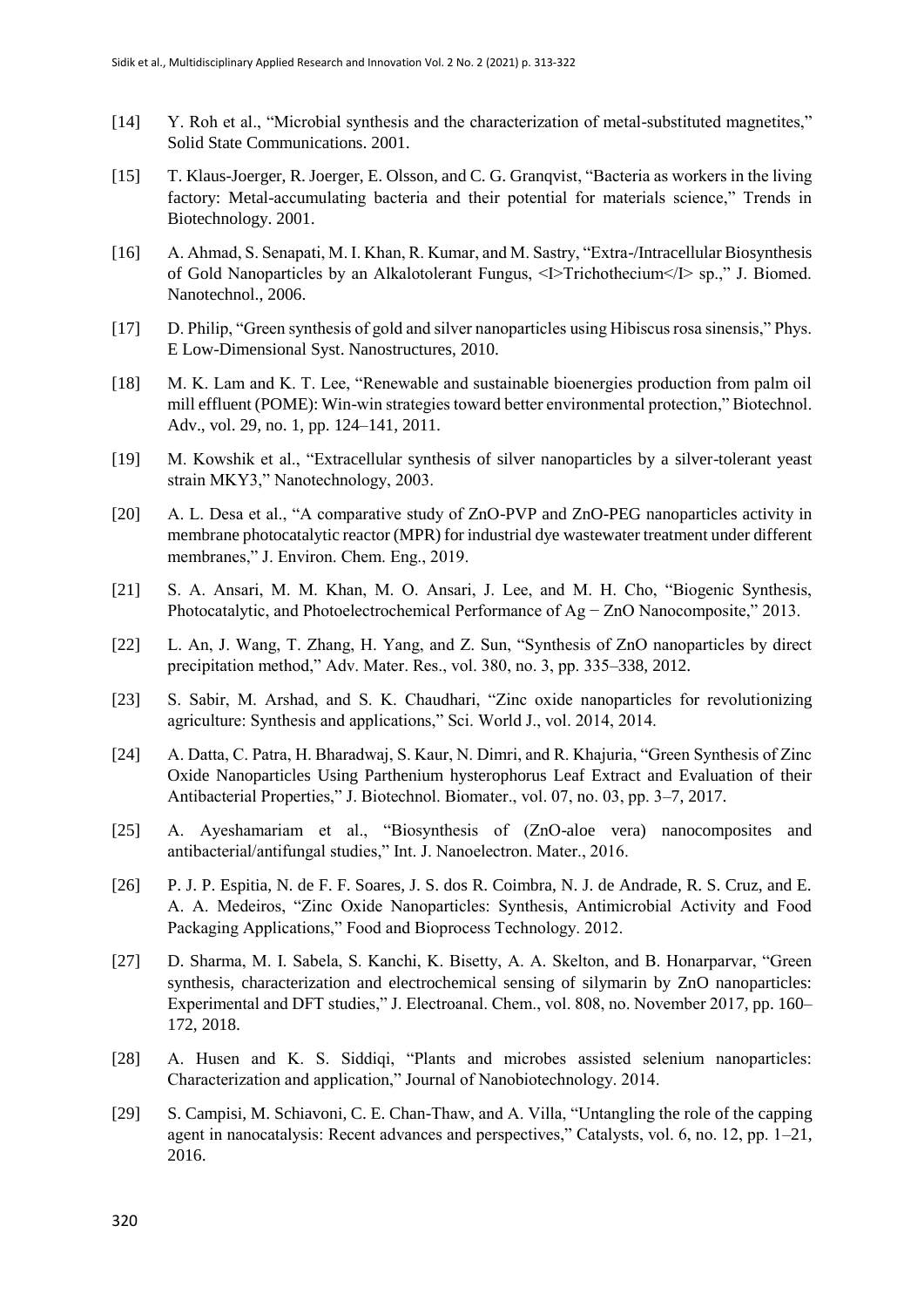- [30] P. Raveendran, J. Fu, and S. L. Wallen, "Completely 'Green' Synthesis and Stabilization of Metal Nanoparticles," J. Am. Chem. Soc., 2003.
- [31] M. A. Neouze and U. Schubert, "Surface modification and functionalization of metal and metal oxide nanoparticles by organic ligands," Monatshefte fur Chemie, 2008.
- [32] Z. Niu and Y. Li, "Removal and utilization of capping agents in nanocatalysis," Chemistry of Materials. 2014.
- [33] R. K. Dutta, B. P. Nenavathu, and M. K. Gangishetty, "Correlation between defects in capped ZnO nanoparticles and their antibacterial activity," J. Photochem. Photobiol. B Biol., vol. 126, pp. 105–111, 2013.
- [34] L. Guo et al., "Highly monodisperse polymer-capped ZnO nanoparticles: Preparation and optical properties," Appl. Phys. Lett., 2000.
- [35] L. Guo et al., "Synthesis and characterization of poly(vinylpyrrolidone)-modified zinc oxide nanoparticles," Chem. Mater., vol. 12, no. 8, pp. 2268–2274, 2000.
- [36] A. K. Singh, V. Viswanath, and V. C. Janu, "Synthesis, effect of capping agents, structural, optical and photoluminescence properties of ZnO nanoparticles," J. Lumin., vol. 129, no. 8, pp. 874–878, 2009.
- [37] S. Kango, S. Kalia, A. Celli, J. Njuguna, Y. Habibi, and R. Kumar, "Surface modification of inorganic nanoparticles for development of organic-inorganic nanocomposites - A review," Prog. Polym. Sci., vol. 38, no. 8, pp. 1232–1261, 2013.
- [38] N. I. Hulkoti and T. C. Taranath, "Biosynthesis of nanoparticles using microbes-A review," Colloids Surfaces B Biointerfaces, vol. 121, pp. 474–483, 2014.
- [39] P. Mohanpuria and Æ. N. K. Rana, "Biosynthesis of nanoparticles : technological concepts and future applications," pp. 507–517, 2008.
- [40] N. Durán, P. D. Marcato, O. L. Alves, G. I. H. De Souza, and E. Esposito, "Mechanistic aspects of biosynthesis of silver nanoparticles by several Fusarium oxysporum strains," J. Nanobiotechnology, vol. 3, pp. 1–7, 2005.
- [41] J. Santhoshkumar, S. V. Kumar, and S. Rajeshkumar, "Synthesis of zinc oxide nanoparticles using plant leaf extract against urinary tract infection pathogen," Resour. Technol., vol. 3, no. 4, pp. 459–465, 2017.
- [42] M. C. R. R and A. Rajalaxshmi, "Green Synthesis , Characterization of ZnO nanoparticles and Ceion doped ZnO nanoparticles assisted Sesbania Grandiflora for photocatalytic application," vol. 4, no. 2, pp. 1–6, 2016.
- [43] R. Dobrucka and J. Długaszewska, "Biosynthesis and antibacterial activity of ZnO nanoparticles using Trifolium pratense flower extract," Saudi J. Biol. Sci., vol. 23, no. 4, pp. 517–523, 2016.
- [44] L. Fu and Z. Fu, "Plectranthus amboinicus leaf extract-assisted biosynthesis of ZnO nanoparticles and their photocatalytic activity," Ceram. Int., vol. 41, no. 2, pp. 2492–2496, 2015.
- [45] Y. Zheng et al., "Green biosynthesis and characterization of zinc oxide nanoparticles using Corymbia citriodora leaf extract and their photocatalytic activity," Green Chem. Lett. Rev., vol. 8, no. 2, pp. 59–63, 2015.